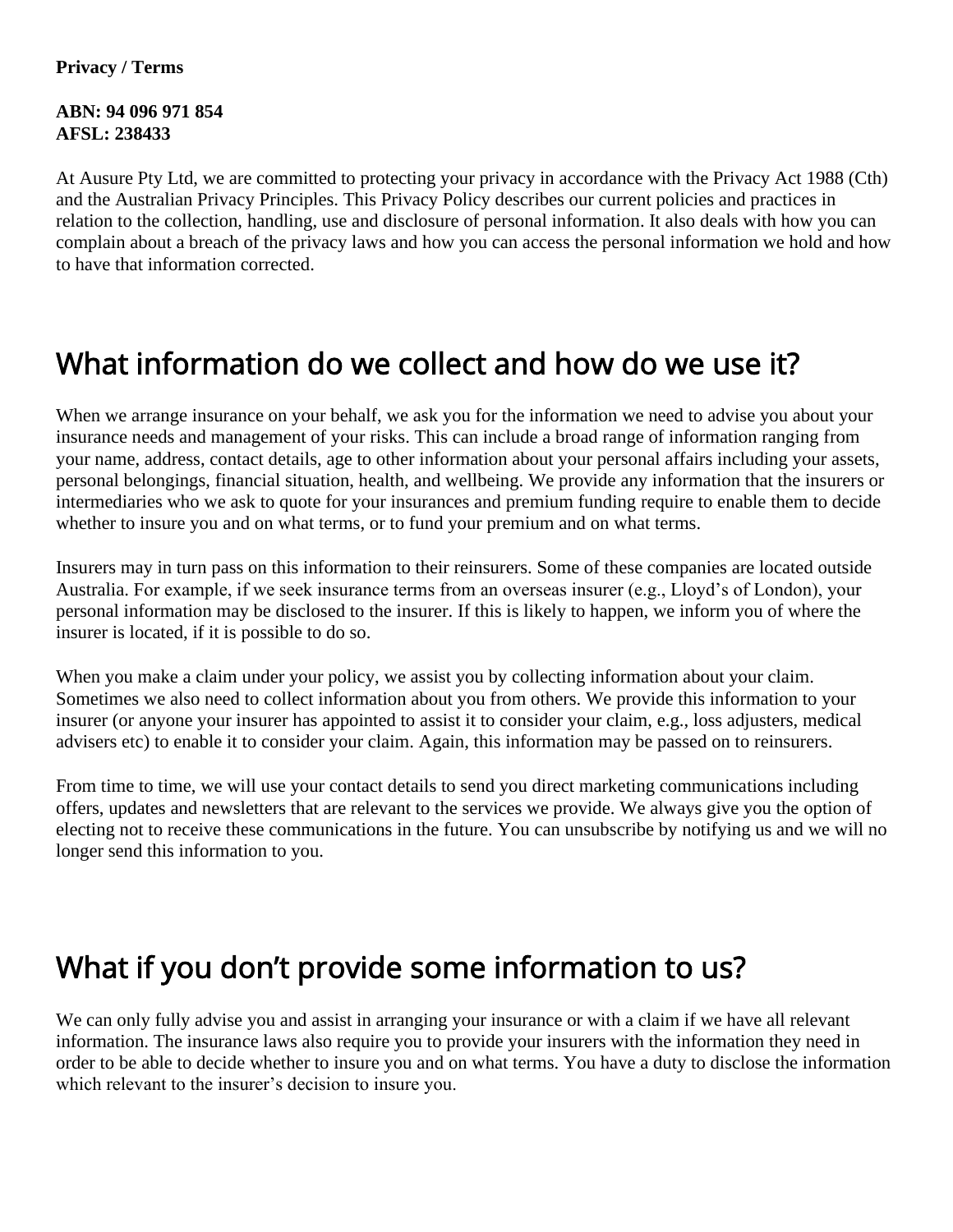## When do we disclose your information overseas?

If you ask us to seek insurance terms and we recommend an overseas insurer, we may be required to disclose the information to the insurer located outside Australia. For example, if we recommend a policy provided by Lloyd's of London, your information may be given to the Lloyd's adviser and underwriters at Lloyd's of London to make a decision about whether to insure you.

We will tell you at time of advising on your insurance if they are overseas and in which country the insurer is located. If the insurer is not regulated by laws which protect your information in a way that is similar to the Privacy Act, we will seek your consent before disclosing your information to that insurer.

Australian and overseas insurers acquire reinsurance from reinsurance companies that are located throughout the world, so in some cases your information may be disclosed to them for assessment of risks and in order to provide reinsurance to your insurer. We do not make this disclosure, this made by the insurer (if necessary) for the placement for their reinsurance program.

# How do we hold and protect your information?

We strive to maintain the reliability, accuracy, completeness, and currency of the personal information we hold and to protect its privacy and security. We keep personal information only for as long as is reasonably necessary for the purpose for which it was collected or to comply with any applicable legal or ethical reporting or document retention requirements.

We hold the information we collect from you initially in a working file, which when completed is electronically imaged and stored, after which any paper is destroyed. In some cases, your file is archived and sent to an external data storage provider for a period of time. We only use storage providers located in Australia who are also regulated by the Privacy Act.

We ensure that your information is safe by protecting it from unauthorised access, modification, and disclosure. We maintain physical security over our paper and electronic data and premises, by using locks and security systems. We also maintain computer and network security; for example, we use firewalls (security measures for the Internet) and other security systems such as user identifiers and passwords to control access to computer systems where your information is stored.

#### Will we disclose the information we collect to anyone?

We do not sell, trade, or rent your personal information to others.

We may need to provide your information to contractors who supply services to us, e.g., to handle mailings on our behalf, external data storage providers or to other companies in the event of a corporate sale, merger, reorganisation, dissolution, or similar event. However, we will take reasonable measures to ensure that they protect your information as required under the Privacy Act.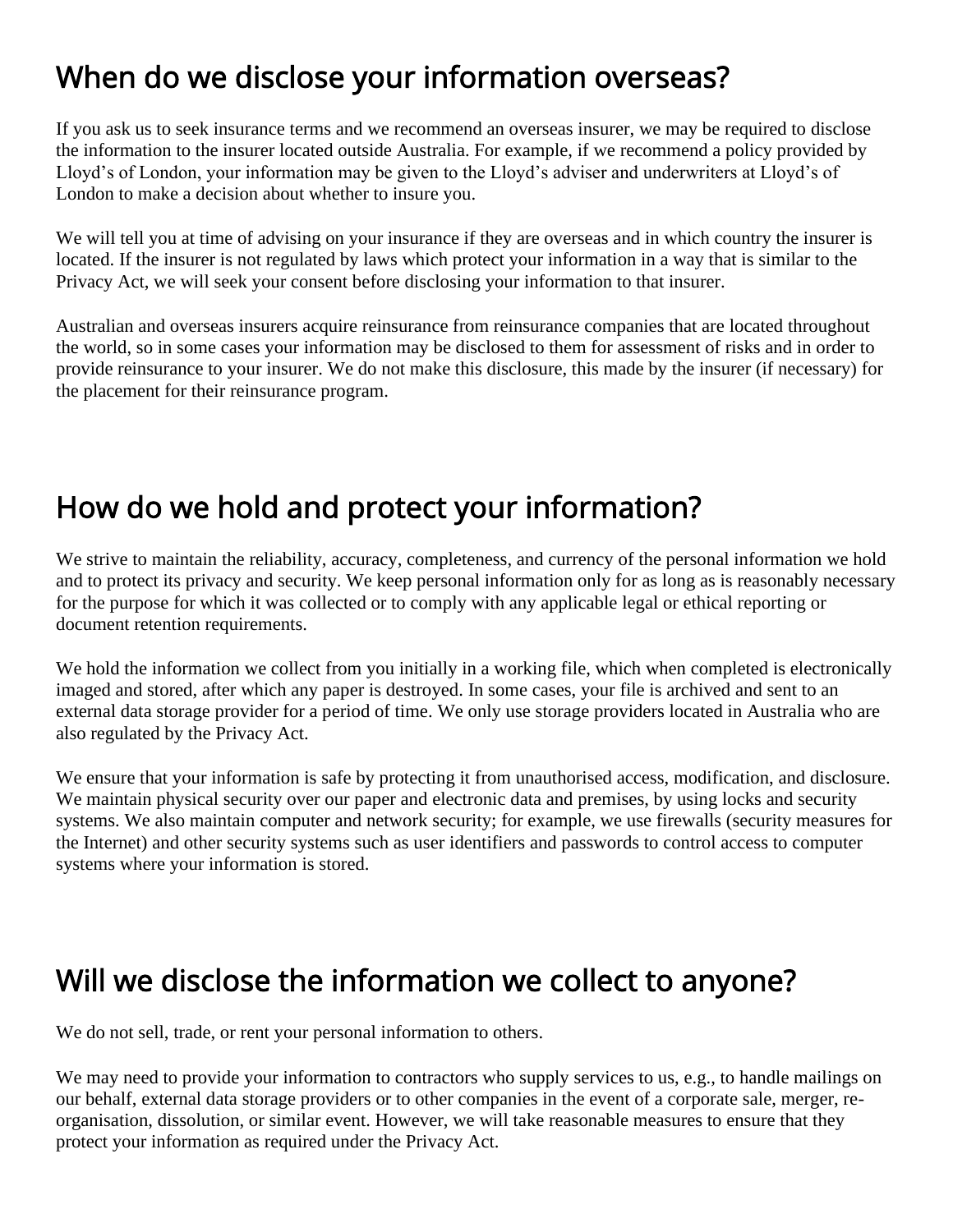We may provide your information to others if we are required to do so by law, you consent to the disclosure or under some unusual other circumstances which the Privacy Act permits.

## How can you check, update, or change the information we are holding?

Upon receipt of your written request and enough information to allow us to identify the information, we will disclose to you the personal information we hold about you. We will also correct, amend, or delete any personal information that we agree is inaccurate, irrelevant, out of date or incomplete.

If you wish to access or correct your personal information, please refer to the "Contact Us' section at the end of the document.

We do not charge for receiving a request for access to personal information or for complying with a correction request. Where the information requested is not a straightforward issue and will involve a considerable amount of time, then a charge will need to be confirmed for responding to the request for the information.

In some limited cases, we may need to refuse access to your information, or refuse a request for correction. We will advise you as soon as possible after your request if this is the case and the reasons for our refusal.

### What happens if you want to complain?

If you have concerns about whether we have complied with the Privacy Act or this Privacy Policy when collecting or handling your personal information, please refer to the 'Contact Us' section at the end of the document.

Your complaint will be considered by us through our internal complaint's resolution process, and we will try to respond with a decision within 45 days of you making the complaint.

#### Your consent

By asking us to assist with your insurance needs, you consent to the collection and use of the information you have provided to us for the purposes described above.

### Website information and content.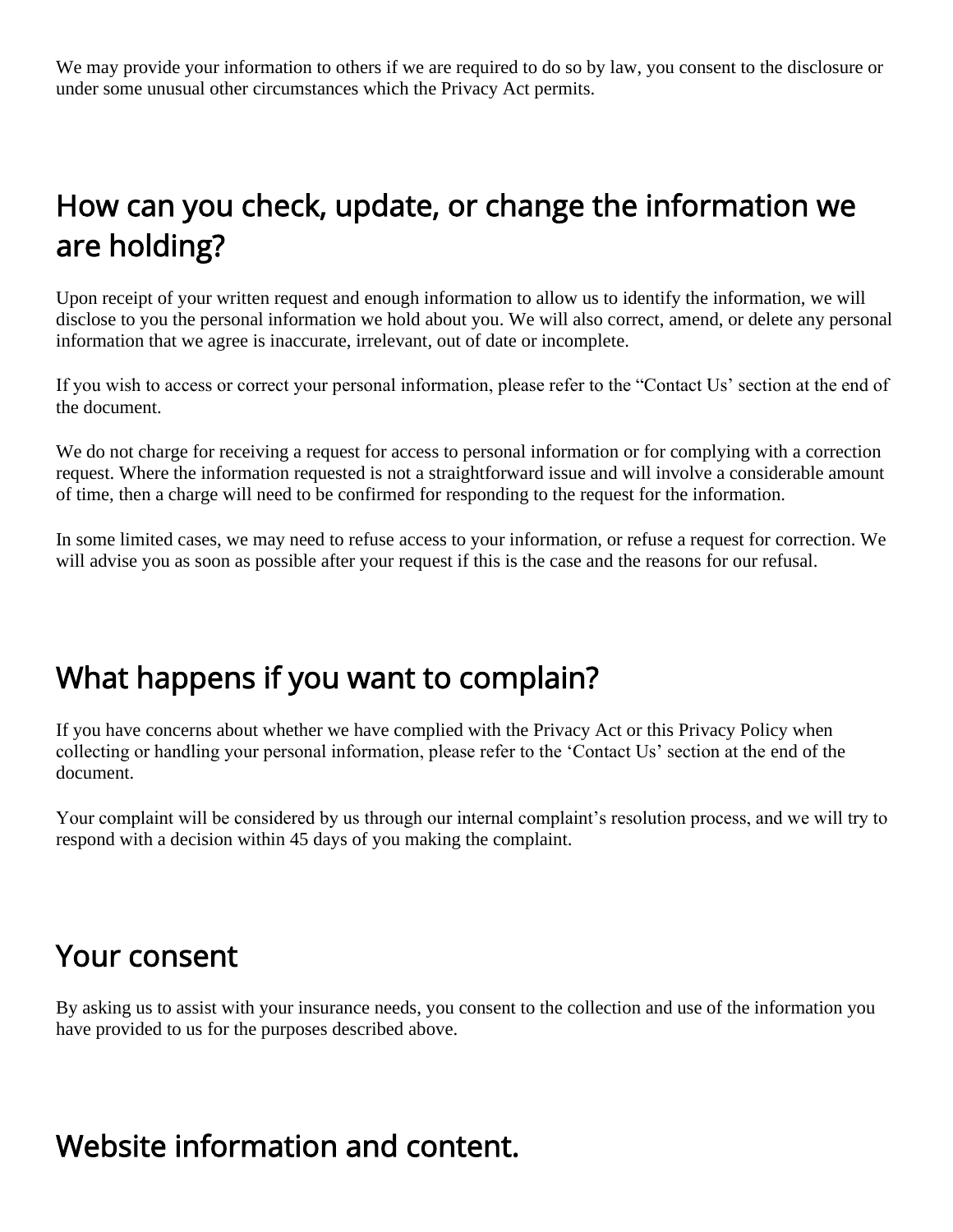The information provided on this website does not cover all aspects of the law on the relevant subject matter. Professional advice should be sought before any action is taken based upon the matters described and discussed on this site.

To the extent permitted by law, we make no representations about the suitability of the content of this site for any purpose. All content is provided without any warranty of any kind. We disclaim all warranties and conditions with regard to the content, including but not limited to all implied warranties and conditions of fitness for a particular purpose, title, and non-infringement.

We will not be liable for any damages or injury caused by, including but not limited to, any failure of performance, error, omission, interruption, defect, delay in operation of transmission, computer virus, or line failure. To the extent permitted by law we will not be liable for any damages or injury, including but not limited to, special or consequential damages that result from the use of, or the inability to use, the materials in this site.

We believe the content of this site to be accurate, complete, and current; however, there are no warranties as to the accuracy, completeness, or currency of the content. It is your responsibility to verify any information before relying on it. The content of this site may include technical inaccuracies or typographical errors.

We reserve the right to modify the content of this site from time to time.

## Anonymous data

We use technology to collect anonymous information about the use of our website, for example when you browse our website our service provider logs your server address, the date and time of your visit, the pages and links accessed, and the type of browser used. It does not identify you personally and we only use this information for statistical purposes and to improve the content and functionality of our website, to better understand our clients and markets and to improve our services.

# Cookies

In order to collect this anonymous data, we may use "cookies". Cookies are small pieces of information which are sent to your browser and stored on your computer's hard drive. Sometimes they identify users where the website requires information to be retained from one page to the next. This is purely to increase the functionality of the site. Cookies by themselves cannot be used to discover the identity of the user. Cookies do not damage your computer and you can set your browser to notify you when you receive a cookie so that you can decide if you want to accept it. Once you leave the site, the cookie is destroyed and no personal or other information about you is stored.

Forms – Our Website allows visitors to submit information via Self-Service forms (Claim Forms, Employment and Contact request). The information submitted via the Forms is not encrypted – an option is available for claim forms to be downloaded in PDF format for scanning. Should you be concerned about confidentiality of the claim information, this would be the recommended method.